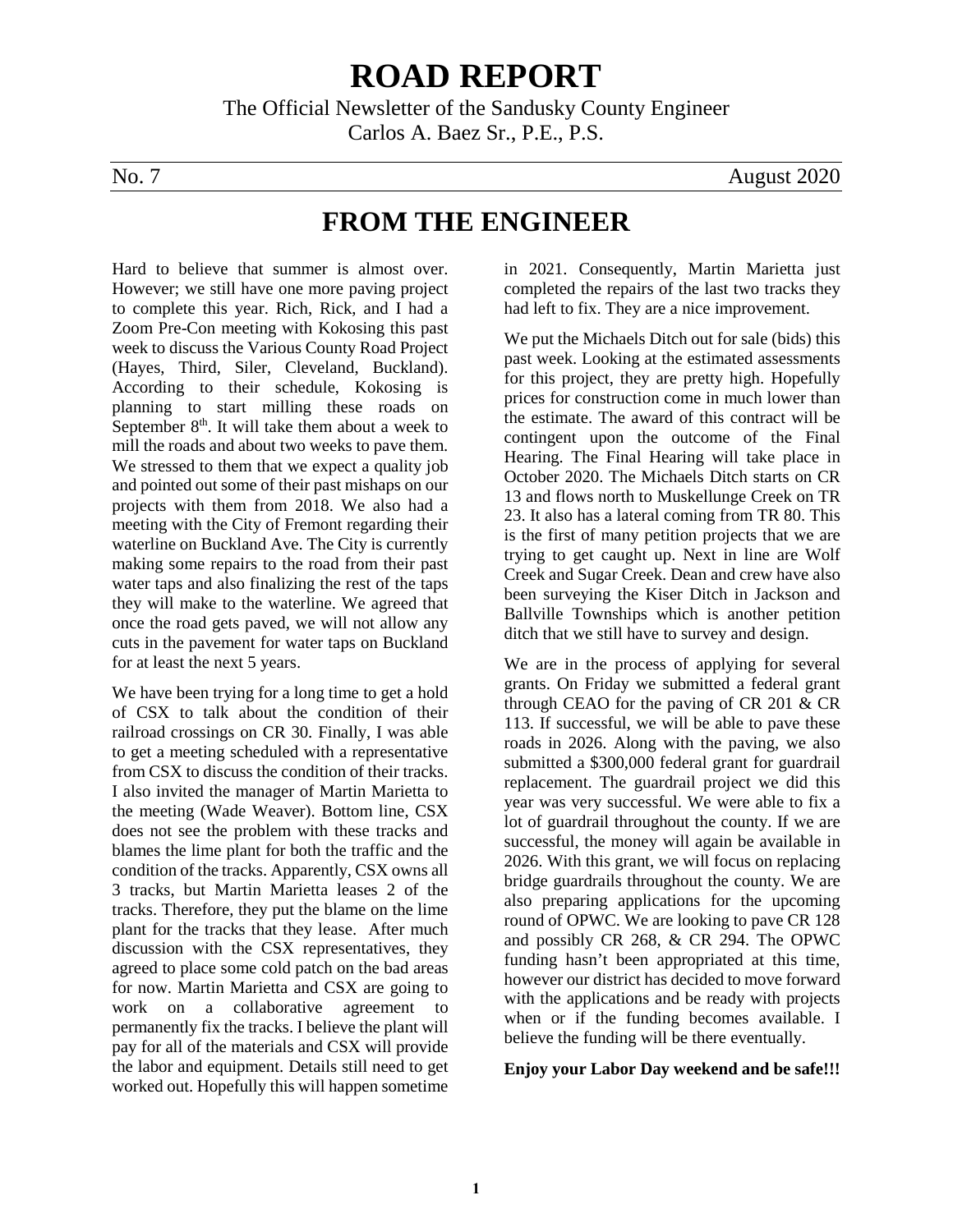# **FROM THE ROAD SUPERINTENDENT**

The last month has been very busy and productive around here. Mother Nature has kept it pretty dry here in Sandusky County. The second round of mowing was finished. After that, we took a few weeks off. Mowers are back out again working on the west side. We have also been able to get a lot of crack sealing done in the last few weeks. CR 169, CR 2, and CR 92 have been completed. The crew is now working on CR 117.

Some other jobs that have been completed are the Third Avenue widening, (at the intersection of Hayes Avenue) and the lowering of a 54" RCP on TR 270. We have also completed some asphalt repairs on Brush St. We still have a few more to go.

#### *Miscellaneous Road Work*

- $\checkmark$  Tony has been working with Dean on the Kiser Ditch survey
- $\checkmark$  Perry and Nick have been replacing Stop Ahead Signs that have faded
- $\checkmark$  Mowed the Town Route
- $\checkmark$  Cleaned CR 13 Ditch
- $\checkmark$  Removed log jam under the Cherry St. Bridge
- $\checkmark$  Cleaned up and seeded Limerick Rd at the Middle School
- $\checkmark$  Seeded and mulched past projects: CR 294 & TR 237, CR 128 pipe work, Maple Lane, CR 89 ditch, and Morrison Rd.
- $\checkmark$  Started culvert inspections on CR 128, CR 130, CR 268, CR 294, and CR 290
- $\checkmark$  Hauled dirt off 9 Mile Ditch and Othel Dean Ditch for Ditch Maintenance
- $\checkmark$  Leveled spoils on 9 Mile Ditch, and TR 59 dump area



# Bridge Waterproofing on TR 26

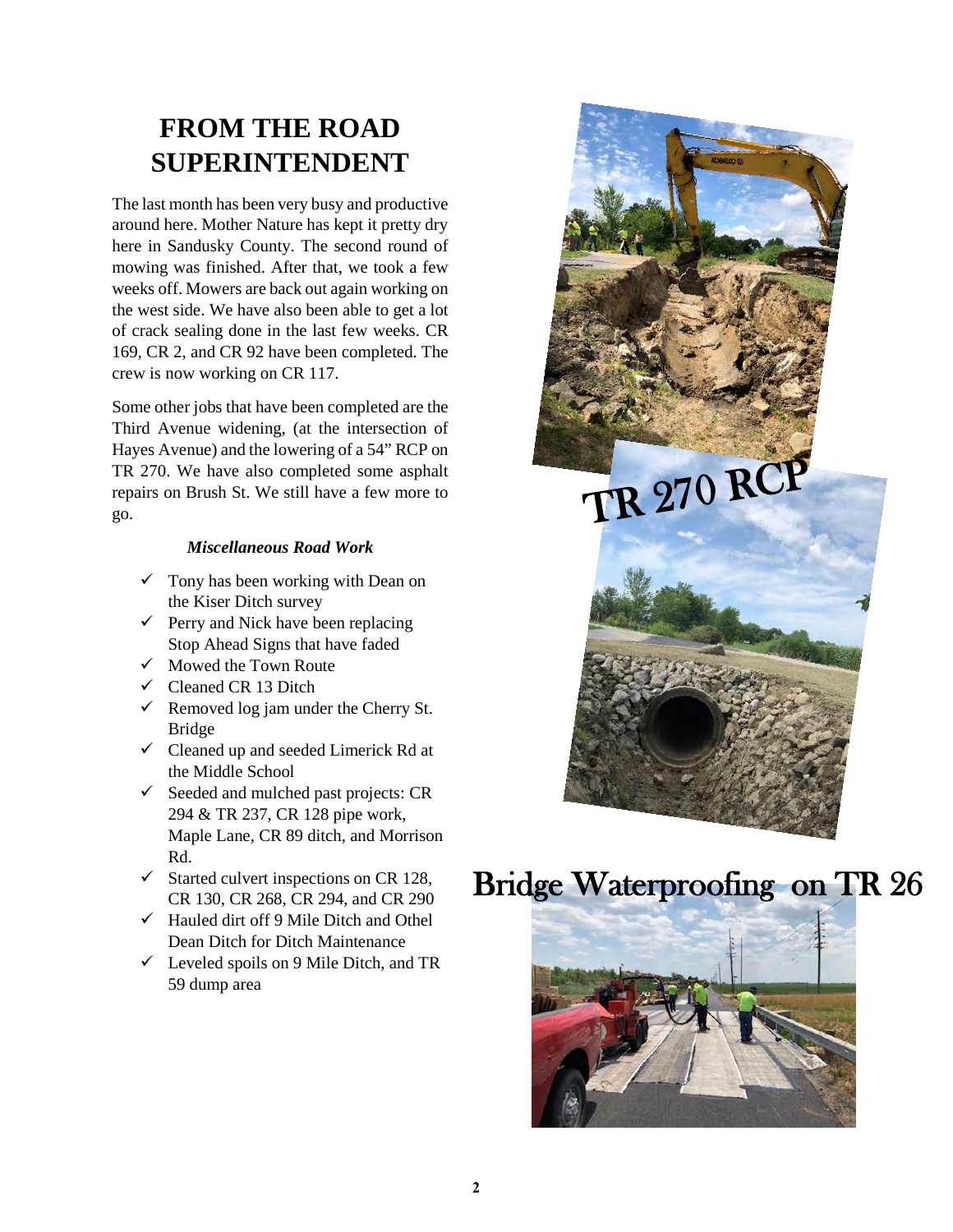## **HAPPY ANNIVERSARY!**

David Meyer Sept. 3rd 1yr

### **HAPPY BIRTHDAY!**

Tim Below Sept. 25<sup>th</sup>

Rich Randolph Sept. 30<sup>th</sup>



## *WHO AM I?*

Can you guess which two employees answered these questions? *I bet you cant! :)*

#### **Employee #1**

As a child, what did you want to be when you grew up?

Favorite activity to do with your family? *a Jet Pilot*

#### *go Camping*

Favorite Song? *Friends in Low Places, Garth Brooks*

Favorite Sport? *Ohio State Football, Sprint Car Racing*

Favorite Season? *Fall*

Favorite Restaurant? *Red Robin*

Hobbies?

*Fishing, 4-Wheeling, Spending time with my family, and outdoor cooking (grilling, deep frying, smoking...)*

#### **Employee #2**

As a child, what did you want to be when you grew up? Favorite activity to do with your family? Favorite Song? Favorite Sport? Favorite Season? Favorite Restaurant? Hobbies? *an Astronaut Watch Movies, Take Vacations... Every Breath You Take, The Police Soccer, College Football, and Golf Fall Blue Pacific (Levis Commons)*

*Golfing, watching movies and Netflix*

## **~ Current Garage Projects ~**

Jim is getting the new 2020 Dodge Pickup Trucks ready to be put on the road. Pictured is V# 206.



Remington is doing a Top End Engine Rebuild on V# 124